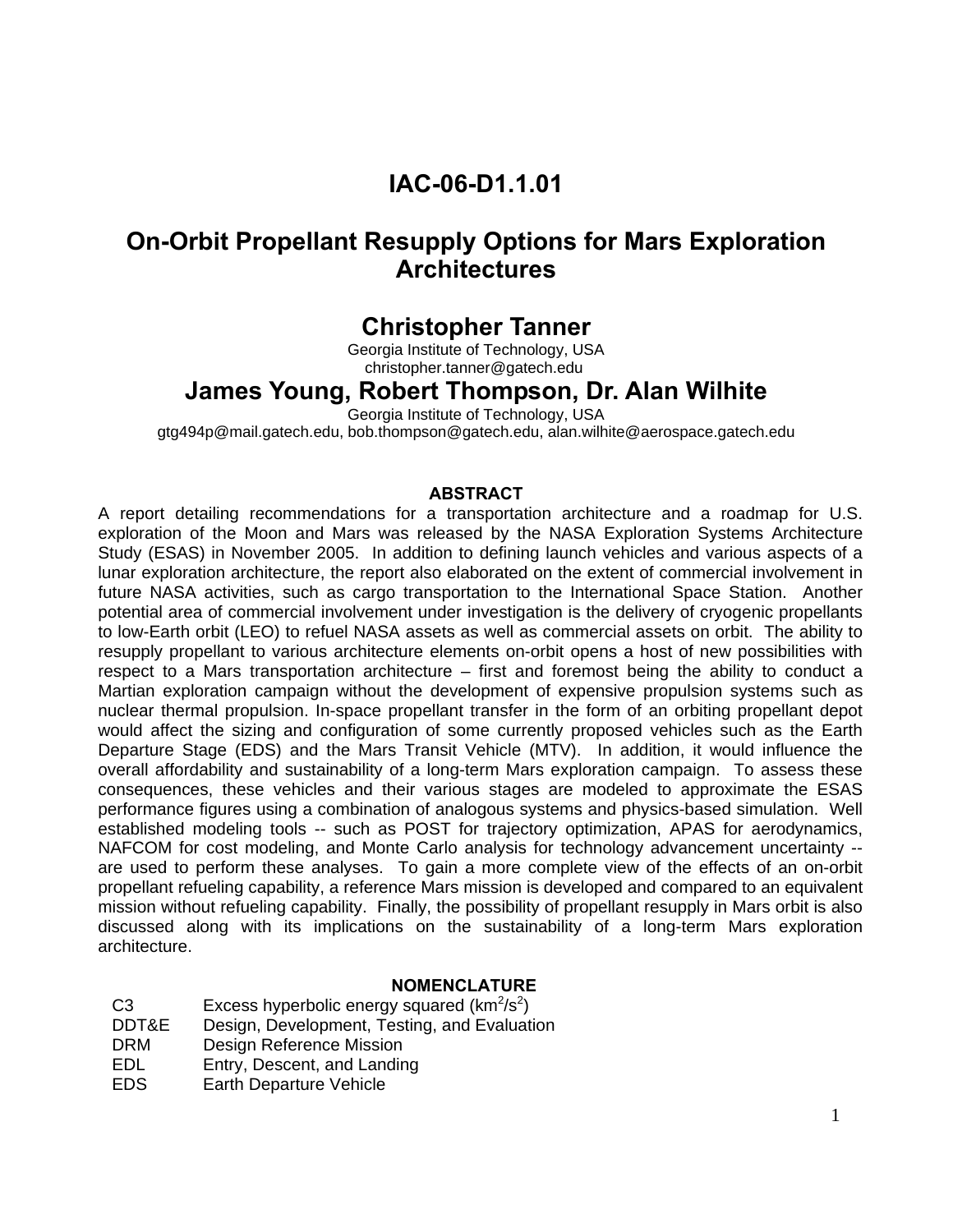| <b>EOR</b>      | Earth-Orbit Rendezvous                        |
|-----------------|-----------------------------------------------|
| ERV             | Earth Return Vehicle                          |
| <b>ESAS</b>     | <b>Exploration Study Architecture Study</b>   |
| FY.             | Fiscal Year                                   |
| <b>IMLEO</b>    | Initial Mass in Low Earth Orbit               |
| <b>ISS</b>      | <b>International Space Station</b>            |
| <b>JSC</b>      | Johnson Space Center                          |
| <b>KSC</b>      | <b>Kennedy Space Center</b>                   |
| <b>LEO</b>      | Low Earth Orbit                               |
| LH <sub>2</sub> | Liquid Hydrogen                               |
| <b>LOX</b>      | Liquid Oxygen                                 |
| <b>MOI</b>      | <b>Mars Orbit Insertion</b>                   |
| <b>MPLM</b>     | Multi-Purpose Logistics Module                |
| МT              | Metric Tons                                   |
| <b>NAFCOM</b>   | NASA / Air Force Cost Model                   |
| NASA            | National Aeronautics and Space Administration |
| <b>NTR</b>      | <b>Nuclear Thermal Rocket</b>                 |
| O/F             | Oxidizer-to-Fuel Ratio                        |
| <b>POST</b>     | Program to Optimize Simulated Trajectories    |
| <b>PRM</b>      | <b>Propellant Resupply Module</b>             |
| <b>STS</b>      | <b>Shuttle Transportation System</b>          |
| <b>SVLCM</b>    | Spacecraft / Vehicle Level Cost Model         |
| <b>TCM</b>      | <b>Trajectory Correction Maneuver</b>         |
| <b>TFU</b>      | <b>Theoretical First Unit</b>                 |
| TMI             | <b>Trans-Mars Injection</b>                   |
| VAB.            | <b>Vehicle Assembly Building</b>              |
| <b>VSE</b>      | Vision for Space Exploration                  |

#### **INTRODUCTION**

The ambitious goal of the return of humans to the Moon and the eventual transportation of humans to Mars was put forth in the President's Vision for Space Exploration (VSE)[1]. To develop an idea as to how this could be accomplished, the Exploration Systems Architecture Study (ESAS) was performed, resulting in first-cuts at the recently labeled Orion crew vehicle and Ares I and V launch vehicles. The launch vehicles have undergone some changes since the ESAS Final Report[2], but the overall mission of using the vehicles to place humans and their associated cargo safely on the Moon has not changed. Since the development of two new launch vehicles will likely be an arduous and expensive task, one must look at how the proposed vehicles will fit into a human-Mars campaign.

# **FRAMING THE PROBLEM**

*Architecture Elements*  To establish a point of reference, the Design Reference Mission (DRM) v3.0[3] developed by NASA JSC is used as a baseline Martian architecture to manifest the various launches and trans-Mars injection (TMI) stages. This architecture is summarized in Table 1.

| Payload                    | Mass       |        |  |
|----------------------------|------------|--------|--|
|                            | <b>Ibm</b> | kg     |  |
| Earth Return Vehicle (ERV) | 163.301    | 74.072 |  |
| Cargo Lander               | 145.600    | 66,043 |  |
| Crew Lander                | 134.054    | 60.806 |  |
| NTR TMI Stage (max)        | 168.874    | 76.600 |  |

Table 1: DRM payloads and nuclear thermal rocket (NTR) TMI stage[3].

Given the large payloads outlined by the DRM, the primary focus of this study will be on using the proposed heavy lift launch vehicle, the Ares V, and its Earth Departure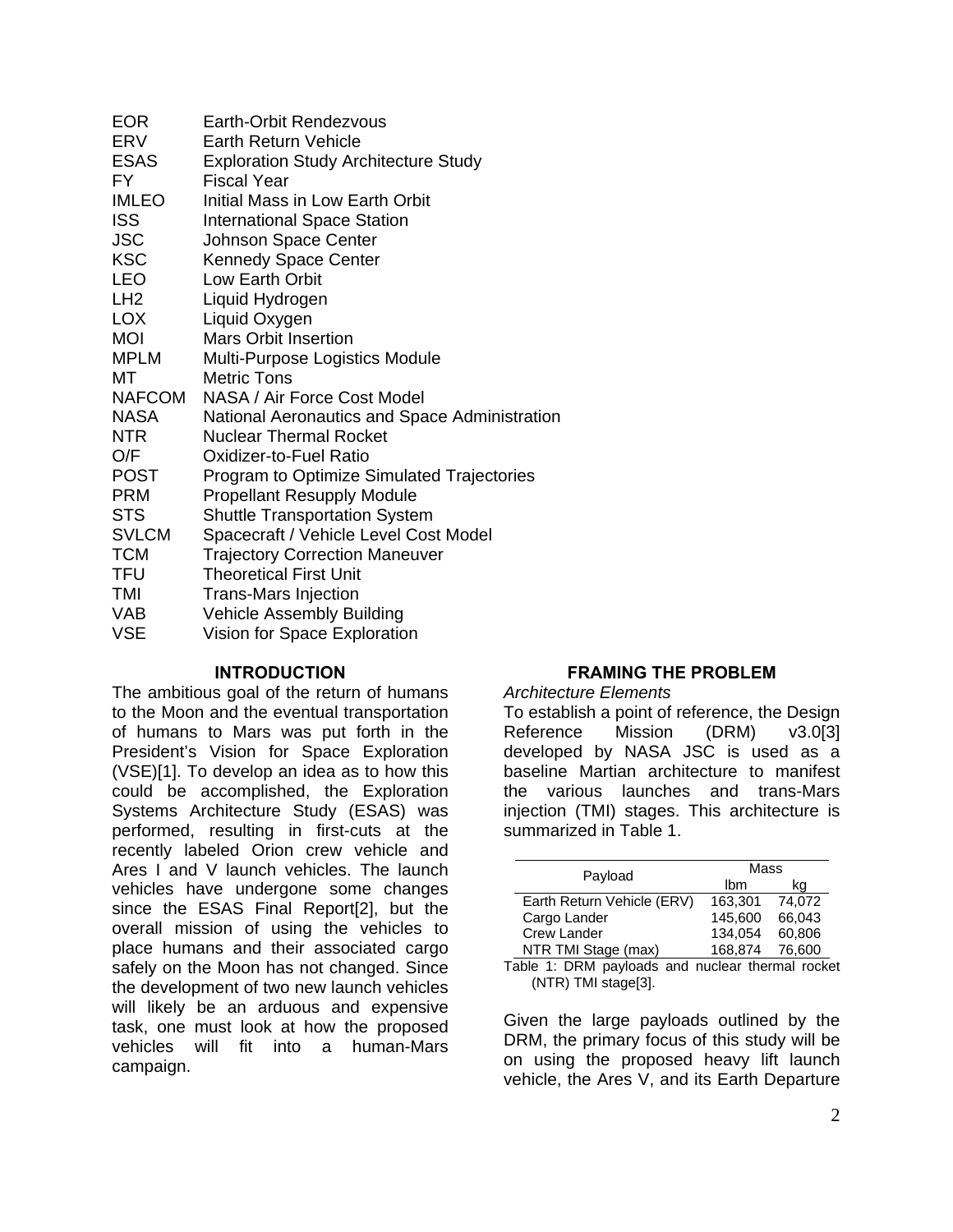Stage (EDS). The assumed characteristics of the Ares V are detailed in Table 2.

| <b>Boosters</b>           | 2x 5-seg RSRM   |
|---------------------------|-----------------|
| <b>Booster Propellant</b> | 1,400 klbm each |
| Core Engines              | 5x RS-68        |
| Isp (vac)                 | 410 s           |
| Thrust (vac)              | 745 klbf each   |
| Area Raito                | 21.5            |
| Weight                    | 14.6 klbm each  |
| Core Propellant           | 3,000 klbm      |
| Core Diameter             | 33 ft           |
| <b>EDS</b> Engine         | $1x$ J-2 $X$    |
| lsp(vac)                  | 448 s           |
| Thrust (vac)              | 274 klbf        |
| Area Ratio                | 40.0            |
| Weight                    | 3.0 klbm        |
| <b>EDS Propellant</b>     | 508 klbm        |
| <b>EDS Diameter</b>       | $27.5$ ft       |
| <b>Fairing Weight</b>     | 13 klbm         |
| Delivery Orbit            | 30 x 160 nmi    |

Table 2: Ares V configuration and performance specifications.

The DRM baselines a nuclear thermal rocket (NTR) TMI stage that is launched separately from each payload. However, for this study, *the EDS is used as the TMI stage in lieu of the DRM NTR stage***.** As designed, the Ares V uses the EDS as both an upper stage, to insert the payload into a parking orbit in LEO, and as an Earth departure stage, to inject the payload into the proper transfer orbit. However, a partially used EDS does not have the capability to inject all of the DRM payloads into a Mars transfer orbit. One way of remedying this problem is to refuel the EDS in LEO prior to the injection burn using a pre-positioned asset, such as a propellant depot similar to Figure 1. There are several unique advantages to the development and implementation of a propellant depot:

- 1. Commercial launch services could be utilized to re-supply the depot
- 2. The depot could be used to re-fuel other manned or unmanned spacecraft
- 3. Enabling depot technologies, such as low-boiloff and autonomous rendezvous & docking capabilities, could be used to enhance other planetary or Earth science spacecraft.



Figure 1: OASIS cryogenic propellant depot[5].

To fully understand the usefulness of a refueled EDS, the Earth departure C3 from the ESAS reference 30 x 160 nmi orbit is plotted versus the injected payload in Figure 2. This plot assumes that the payload mass indicated along the abscissa is launched from KSC into a  $28.5^\circ$  inclination and that the launched payload is the same as the injected payload (i.e. no Earth-orbit rendezvous to add additional payload to the departure stage). The minimum departure C3 indicated is the minimum Earth departure C3 that occurs within the 2030- 2040 timespan.



Figure 2: Available Earth departure C3 versus payload mass for a partially expended EDS and a completely fuelled EDS.

Clearly, a fully fuelled EDS has much higher capability – but that also means a propellant depot would have to sustain over 230 MT of propellant (a complete EDS refuel) on-orbit, which could be prohibitive depending on the propellant boiloff rate and capability of the commercial re-supply missions. Thus, this study focused on the *minimum* amount of re-fuel needed to accomplish a given mission – i.e. the DRM mission – with the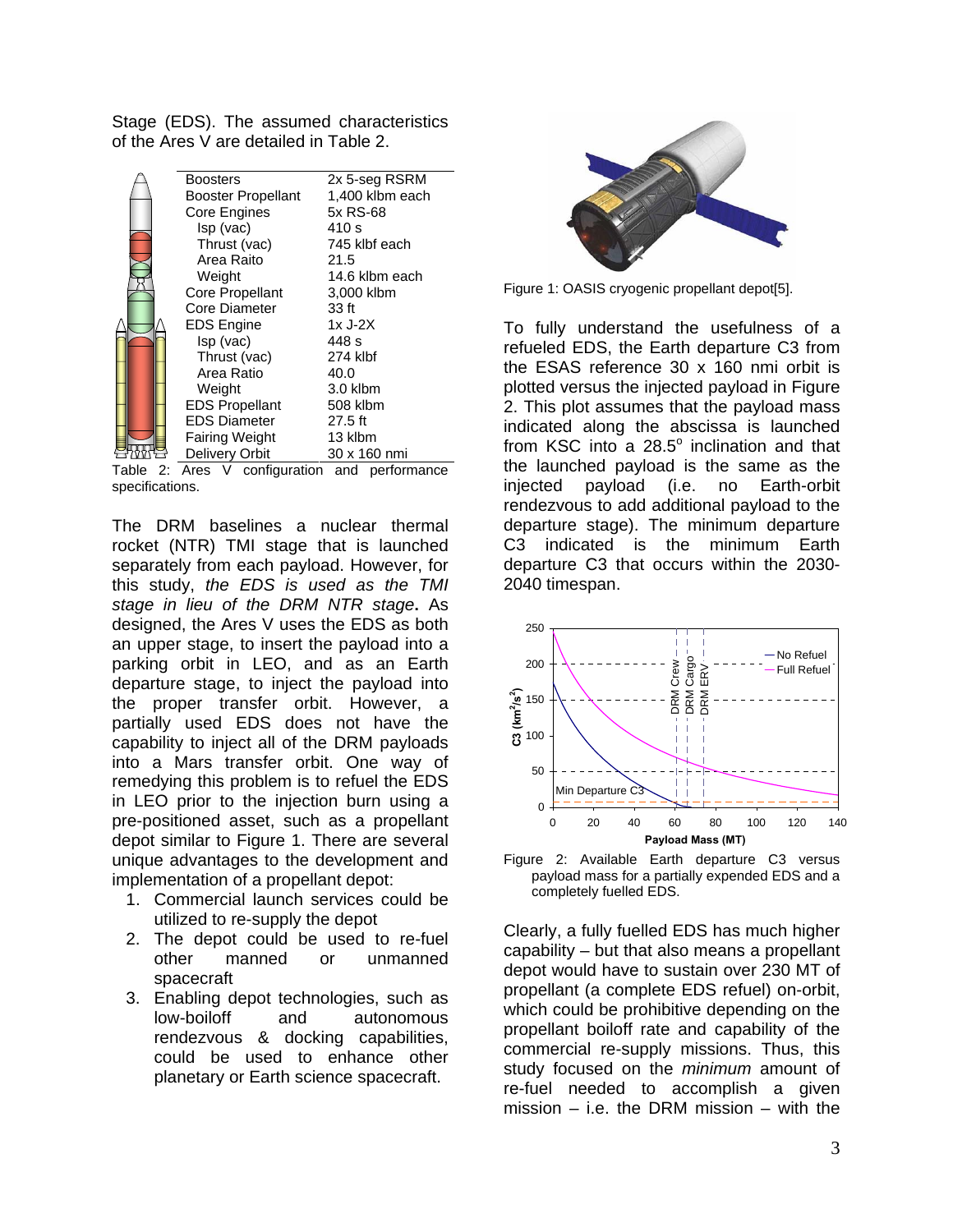goal of providing the minimum (and subsequently the most affordable) depot architecture needed to send humans to Mars.

### *Defining the Trade Studies*

Three separate architectures are investigated in this study given the above architectural elements. These trades are compared against one another on a performance and cost basis.

- 1. Aerocaptured payloads the DRM baselines aerocapture for all three payloads into an elliptical parking orbit at Mars. The only change in this trade is the replacement of the NTR stage with an EDS and a propellant depot in LEO.
- 2. Propulsively captured payloads aerocapture could require large development resources. If the EDS can perform a propulsive capture at Mars after being refuelled in LEO, then aerocapture may not necessarily be required.
- 3. NTR stage it is not entirely clear if the use of the EDS and a propellant depot is less expensive than using NTR, as the DRM originally suggests. Thus, the NTR is independently analyzed and compared against the first two architectures.

# *Interplanetary Trajectory Optimization*

Slight modification of the DRM is necessary to put it in the scope of the VSE. The DRM assumes the first Mars departure of its Earth Return Vehicle (ERV) and Cargo Lander would occur on the 2011 conjunction-class opportunity, with the crew subsequently launched on the 2014 opportunity. However, given the timeline of the Space Shuttle retirement and lunar exploration program[2], a more realistic timeframe for the first Mars mission would range from 2030 to 2040. Optimized trajectories from the Earth to Mars within this timeframe were analyzed using JAQAR's Swing-by Calculator[4] resulting in three different trajectories per opportunity:

| 1. Minimum Earth Departure C3 |  |  |  |  |  |
|-------------------------------|--|--|--|--|--|
|-------------------------------|--|--|--|--|--|

| Earth     | Departure    | Mars     | Arrival      | Transit |
|-----------|--------------|----------|--------------|---------|
| Departure | CЗ           | Arrival  | CЗ           | Time    |
| Date      | $(km^2/s^2)$ | Date     | $(km^2/s^2)$ | (days)  |
| 02/24/31  | 8.237        | 01/11/32 | 31.164       | 321     |
| 04/28/33  | 7.780        | 01/27/34 | 19.157       | 274     |
| 06/26/35  | 10.199       | 01/04/36 | 7.273        | 192     |
| 09/06/37  | 14.848       | 10/06/38 | 11.148       | 395     |
| 09/27/39  | 12.176       | 09/21/40 | 7.264        | 360     |
| 10/20/41  | 9.813        | 09/01/42 | 6.183        | 316     |
| 11/15/43  | 8.969        | 09/18/44 | 7.837        | 308     |

Table 3: Minimum Earth departure trajectories from 2030-2043.

#### 2. Minimum Mars Arrival C3

| Earth     | Departure    | Mars     | Arrival      | Transit |
|-----------|--------------|----------|--------------|---------|
| Departure | CЗ           | Arrival  | C3           | Time    |
| Date      | $(km^2/s^2)$ | Date     | $(km^2/s^2)$ | (days)  |
| 12/13/30  | 12.397       | 09/25/31 | 11.870       | 286     |
| 04/20/33  | 9.305        | 11/05/33 | 10.962       | 199     |
| 07/09/35  | 11.910       | 01/24/36 | 6.762        | 199     |
| 09/24/37  | 32.612       | 06/01/38 | 5.838        | 250     |
| 10/25/39  | 28.739       | 07/17/40 | 5.576        | 266     |
| 10/22/41  | 9.859        | 09/04/42 | 6.167        | 317     |
| 11/14/43  | 8.974        | 09/14/44 | 7.801        | 305     |

Table 4: Minimum Mars arrival trajectories from 2030- 2043.

#### 3. Minimum Total C3

| Earth     | Departure    | Mars     | Arrival      | Transit |
|-----------|--------------|----------|--------------|---------|
| Departure | C3           | Arrival  | C3           | Time    |
| Date      | $(km^2/s^2)$ | Date     | $(km^2/s^2)$ | (days)  |
| 12/28/30  | 10.445       | 10/08/31 | 12.372       | 284     |
| 04/15/33  | 8.996        | 10/31/33 | 11.072       | 199     |
| 06/25/35  | 10.274       | 01/12/36 | 6.989        | 201     |
| 08/23/37  | 15.754       | 08/18/38 | 8.338        | 360     |
| 09/22/39  | 12.444       | 08/30/40 | 6.281        | 343     |
| 10/20/41  | 9.814        | 09/03/42 | 6.171        | 318     |
| 11/14/43  | 8.974        | 09/14/44 | 7.801        | 305     |

Table 5: Minimum total energy trajectories from 2030- 2043.

Table 3 serves as a minimum propulsive requirement to get to Mars during the given opportunity. Table 4 is included as it places a lower bound on the Mars capture and entry, descent, and landing (EDL) requirements of the payload. Table 5 attempts to balance departure and arrival energy in order to provide a more practical solution than the previous two.

#### **ANALYSIS AND RESULTS**

#### *Ares V Ascent Trajectory*

The Program to Optimize Simulated Trajectories (POST) was used to simulate ascent of the DRM payloads given the Ares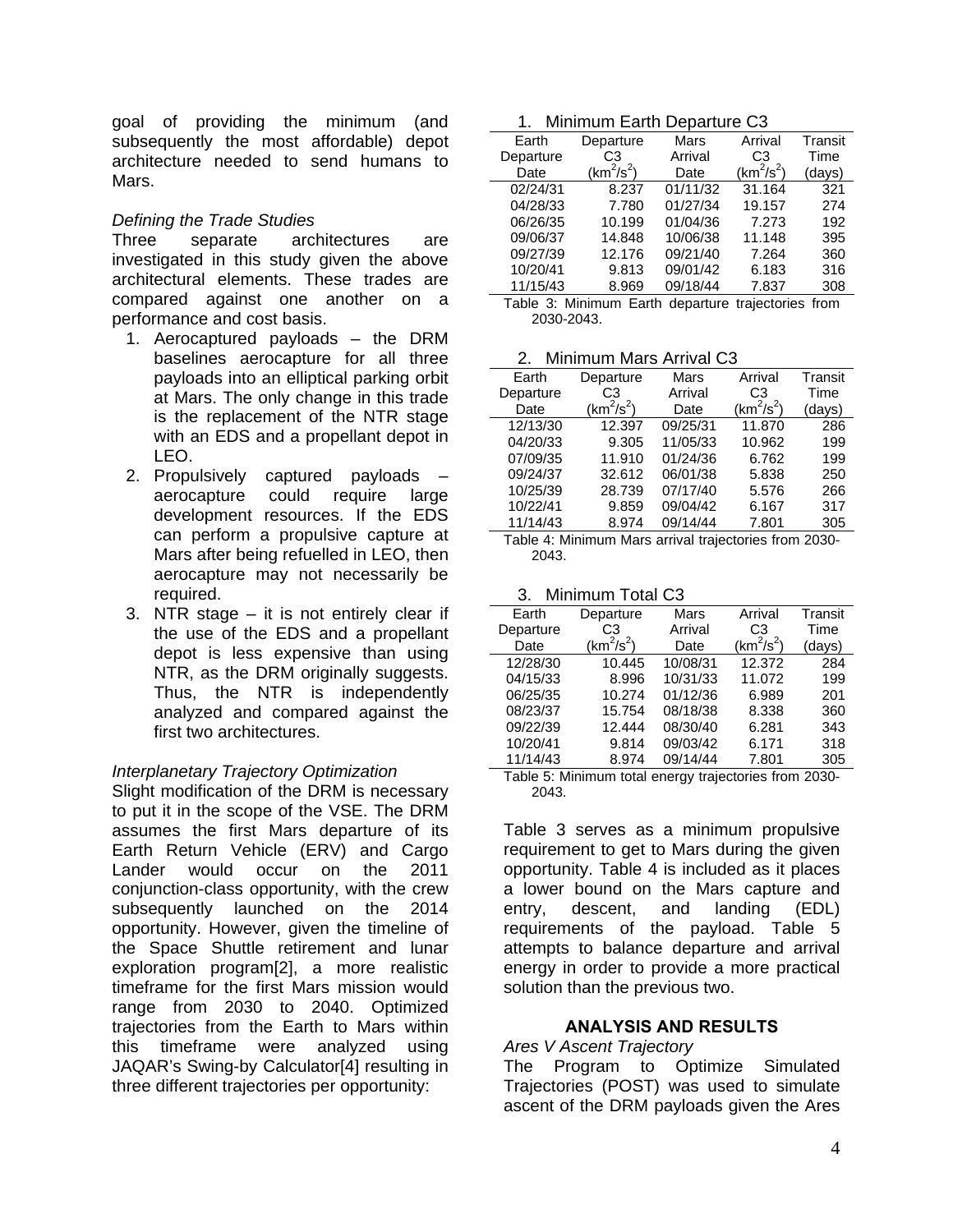V configuration detailed above. This simulation essentially provided the remaining EDS capability once the given payload achieved orbit. Figure 3 is an ascent trajectory obtained for the DRM Cargo launch with an 800 psf maximum dynamic pressure (max-q) constraint imposed on the trajectory. This constraint was used assuming at least some technology advancement above the current Space Shuttle max-q of 650 psf and the largest max-q witnessed by the Saturn V at 777 psf[6].



Figure 3: Ares V ascent trajectory for DRM Cargo payload to 30 x 160 nmi x 28.5 $^{\circ}$  orbit.

From the trajectory above, it is noticeable that the EDS lofts above the desired altitude as part of the optimized trajectory. This lofting action is caused by the particularly low thrust-to-weight ratio (0.38 to 0.40) of the modified EDS design which only uses one J-2X engine. The loft itself is a result of the optimization in which the EDS attempts to minimize drag losses in order to accelerate the payload to the desired

velocity. Increasing the number of engines on the EDS would eliminate the loft and create a much smoother trajectory.

#### *EDS Capability for Aerocapture Payload*

The DRM v3.0 mission assumes that each payload uses aerocapture technology to decelerate into an elliptical Mars orbit upon arrival (Figure 4). Additionally, it assumes that each of the nuclear TMI stages is used only once and is discarded after the TMI maneuver is performed. All of the trajectory correction maneuvers (TCMs), orbit adjust and trim maneuvers after aerocapture, and de-orbit burns for payload entry are performed by the propulsive descent system onboard each payload. Finally, the nuclear TMI stages in the DRM are launched separately from the payloads, requiring six heavy launches per mission as well as three Earth-orbit rendezvous (EORs).



Figure 4: DRM triconic aerocapture vehicle with estimated L/D of 0.6[3].

In this study, each payload is launched on top of the Ares V / EDS stack, thus requiring three heavy launches per mission plus the necessary depot resupply launches (explained in detail later). Although stacking the DRM payloads on top of the EDS creates a very tall launch vehicle, current figures for the Ares V core and EDS heights coupled with the cited payload dimensions in the DRM v3.0 report do not violate the maximum door height of the Vehicle Assembly Building (VAB) at KSC, as shown in Table 3. As a reference point, the Saturn V measured approximately 364 ft in height and the Shuttle Transportation System (STS) measures 184 ft in height. It should be noted that a flight stability analysis was not performed on this configuration to ensure a stable ascent vehicle.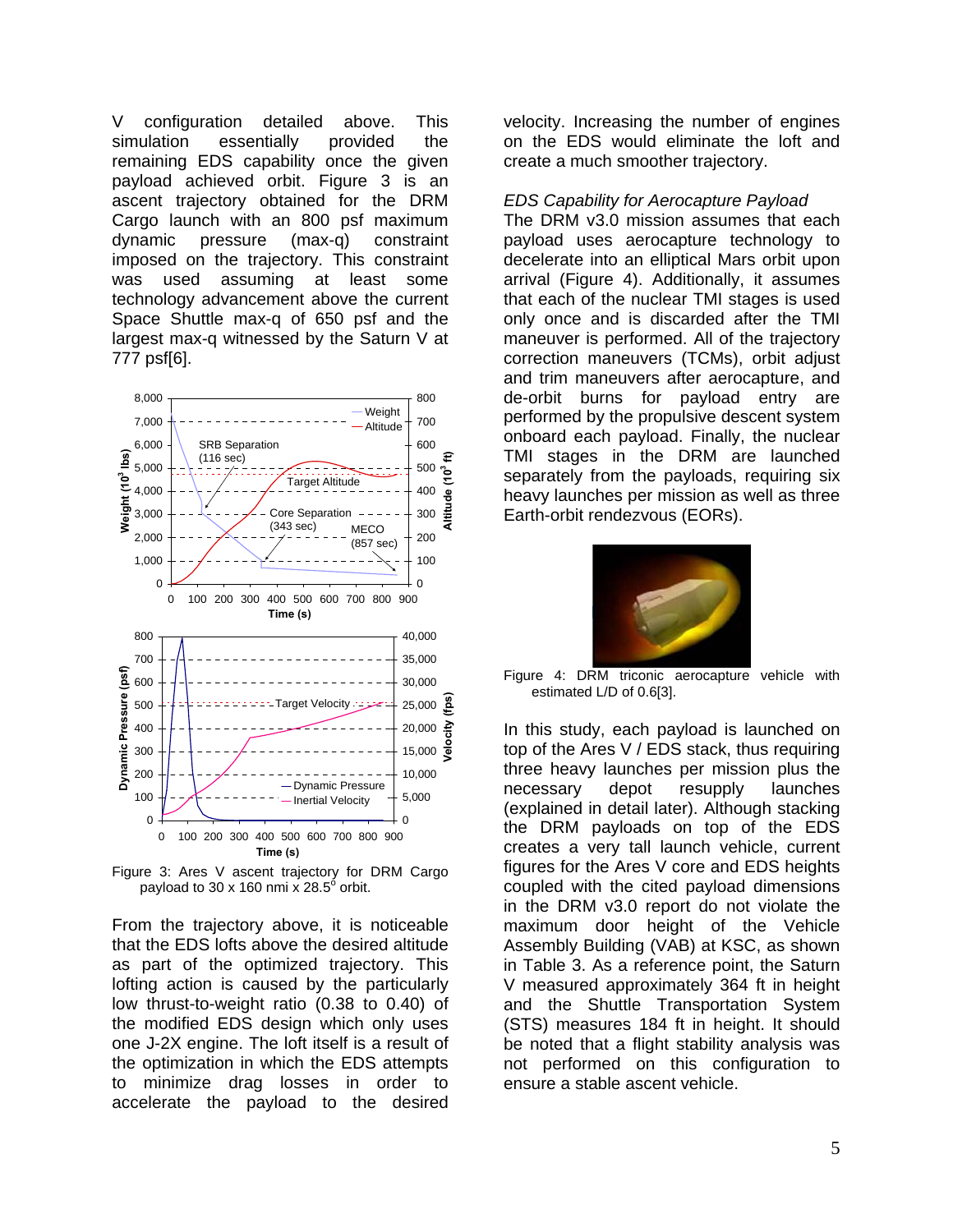| Element                | Height   |                    |  |
|------------------------|----------|--------------------|--|
|                        |          | Element Cumulative |  |
| Ares V Core            | 212.6 ft | 212.6 ft           |  |
| <b>EDS</b>             | 73.4 ft  | 286.0 ft           |  |
| Payload + Shroud (max) | 91.9 ft  | 377.9 ft           |  |
| VAB Doors (max)[7]     |          | 456 ft             |  |
| Clearance              |          | 78.1 ft            |  |

Table 6: Estimated height of the Ares V stack with DRM payload compared to the maximum height of the VAB high bay doors.

In addition to the analysis performed in the DRM concerning the feasibility of a large aerocaptured Mars payload, an additional source was used to confirm that the baseline DRM aerocapture vehicle had sufficient lift-to-drag (L/D) to aerocapture at the entry velocities witnessed throughout the 2030-2040 timeframe (5.47–7.45 km/s). According to Braun and Powell[8], a vehicle would require an L/D of 0.5 to capture within the velocity range of 6.0–8.5 km/s using atmospheric guidance control throughout the trajectory. Given that the DRM baseline aerocapture vehicle has an L/D of 0.6, it is assumed that the vehicle can aerocapture at velocities lower than 6.0 km/s as well as retain the capability to aerocapture at velocities up through 7.45 km/s with atmospheric guidance. The final capture orbit around Mars is assumed to be a highly elliptical 500 x 33,640 km elliptical orbit, resulting in a period of 25.67 hours – the same as the Martian day.

From the above C3 requirements and reference parking orbit, the required amount of propellant to initiate transfer to Mars is calculated. The ascent simulation performed in POST provided the amount of EDS propellant remaining after achieving orbit. The difference between the remaining EDS propellant and the amount required to initiate Mars transfer is the amount of propellant that needs to be replenished via the propellant depot. Figure 5 plots the amount of refuel propellant required for each DRM element at each opportunity. Three points for each payload at each opportunity translate into the minimum departure C3 (min refuel mass), minimum arrival C3 (max refuel mass), and minimum

total C3 (mid refuel mass). When only one or two points are shown, refuel mass for the trajectories are approximately equal.



Figure 5: Required propellant resupply mass given payload aerocapture. The Crew payload is offset from its corresponding ERV and Cargo payload by one opportunity.

Figure 5 illustrates that a propellant depot can vary widely in capacity depending on the departure date and the payload mass. However, given the DRM aerocapture vehicle, only the minimum departure C3 case (minimum refuel propellant mass) need be considered.

Figure 6 illustrates the total refuel propellant required per mission (one mission equals one ERV and Cargo departure on one opportunity with the Crew departure one opportunity later) considering only the lowest Earth departure energy cases. The plot shows that, even for the least energetic mission to Mars, approximately 52.5 MT of propellant must be boosted into orbit over the course of two years. These figures do not include propellant boiled off from the depot while waiting for the EDS to launch and refuel.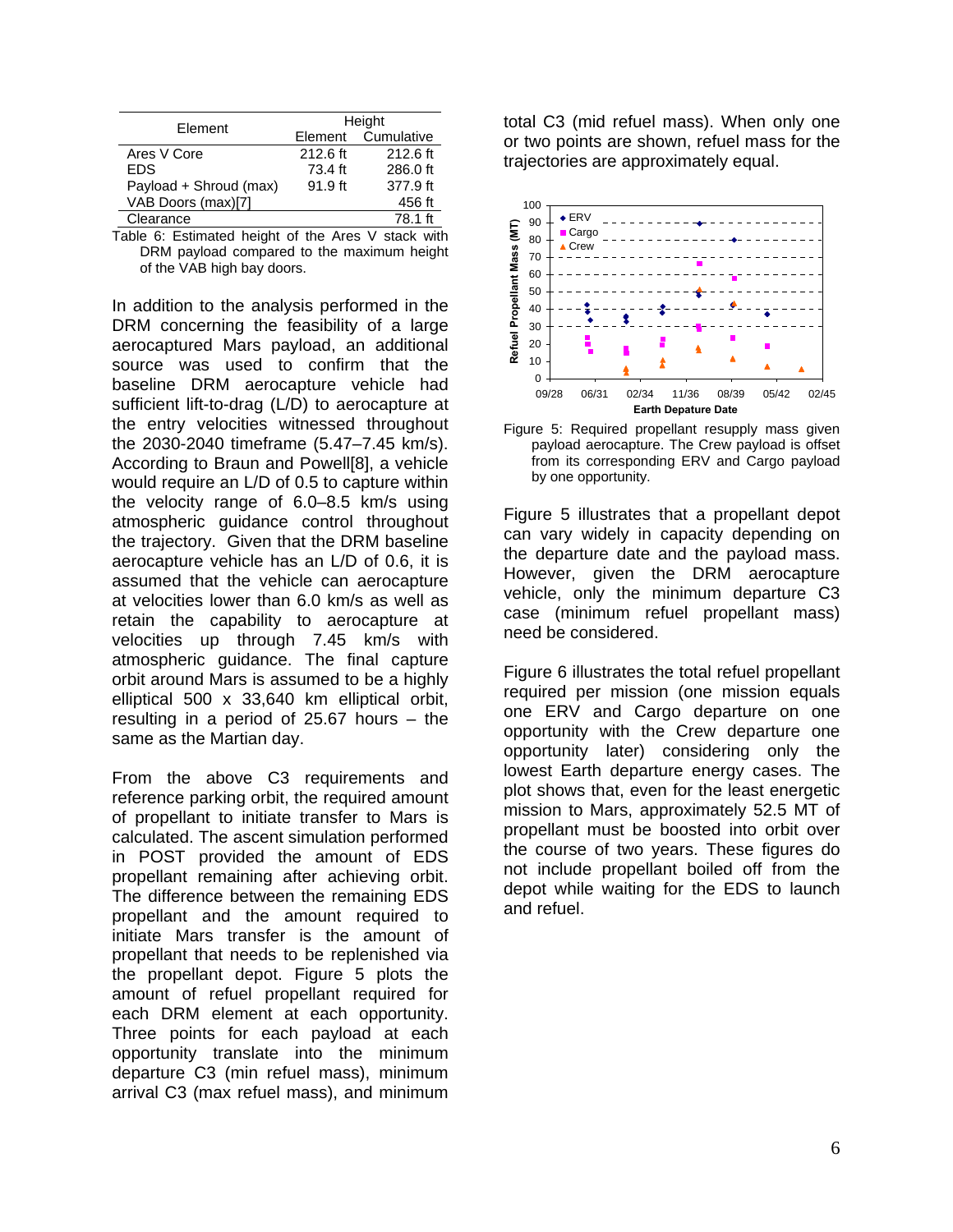

Figure 6: Total refuel propellant required for aerocaptured payloads assuming a minimum departure C3 trajectory.

#### *EDS Capability for Propulsive Capture Payload*

It should be noted that the refuel masses for the aerocapture cases do not completely fill the EDS – i.e. the EDS has additional capability if provided more propellant. More EDS propellant could be used as an alternative to aerocapture allowing the payload to be propulsively captured into a Mars parking orbit. This approach holds a set of distinct advantages:

- 1. Aerocapture has never been demonstrated and a more risky maneuver than propulsive capture.
- 2. Aerocapture requires additional hardware, increasing the mass of the vehicle. Additionally, it requires the entry vehicle to have a prescribed amount of L/D, which could lead to packaging constraints both inside the aeroshell and on top of the launch vehicle.
- 3. NASA may not have enough resources to support the simultaneous development of Mars surface hardware and descent capability along with aerocapture technology.

For these reasons, the concept of a propulsive capture should be investigated. To simulate payloads without aerocapture hardware, each vehicle mass was reduced by about 8%, resulting in the payload masses in Table 7. The DRM found that the heatshield required for aerocapture and entry of these large payloads resulted in

about 16% of the total vehicle mass. It is assumed in this study that eliminating aerocapture would reduce the heatshield mass by about half.

| Payload                                          | Mass       |        |  |  |
|--------------------------------------------------|------------|--------|--|--|
|                                                  | <b>Ibm</b> | ka     |  |  |
| Earth Return Vehicle (ERV)                       | 150,237    | 68.146 |  |  |
| Cargo Lander                                     | 133.952    | 60.760 |  |  |
| Crew Lander                                      | 123.330    | 55.942 |  |  |
| Table 7: DRM payloads less aerocapture hardware. |            |        |  |  |

The lighter payloads result in slightly more EDS capability once the launch stack reached LEO. However, since the EDS is not being discarded after the TMI burn, the descent stage cannot perform the TCMs during transit. Thus, for this case, the EDS performs the TMI burn, all TCMs, and the Mars-orbit insertion (MOI) burn before being discarded.

Since transit times to Mars can take anywhere from 190 to 400 days within the timespan investigated, propellant boiloff must be accounted for. Propellant boiloff rates are modelled as a constant percent of the current propellant mass lost per day. The boiloff values for liquid oxygen and liquid hydrogen were backed out of the ESAS final report and slightly improved to account for some technological advancement in cryogenic propellant storage, resulting in an LH2 boiloff rate of about 0.20% per day and a LOX boiloff rate of about 0.02% per day. Additionally, TCM propellant is estimated at 2% of the total EDS propellant mass.

Compiling the TMI, TCM, boiloff, and MOI propellant, a total required propellant for the mission is obtained. Using the ascent data produced by POST for the lighter payloads, the total amount of refuel propellant shown in Figure 7.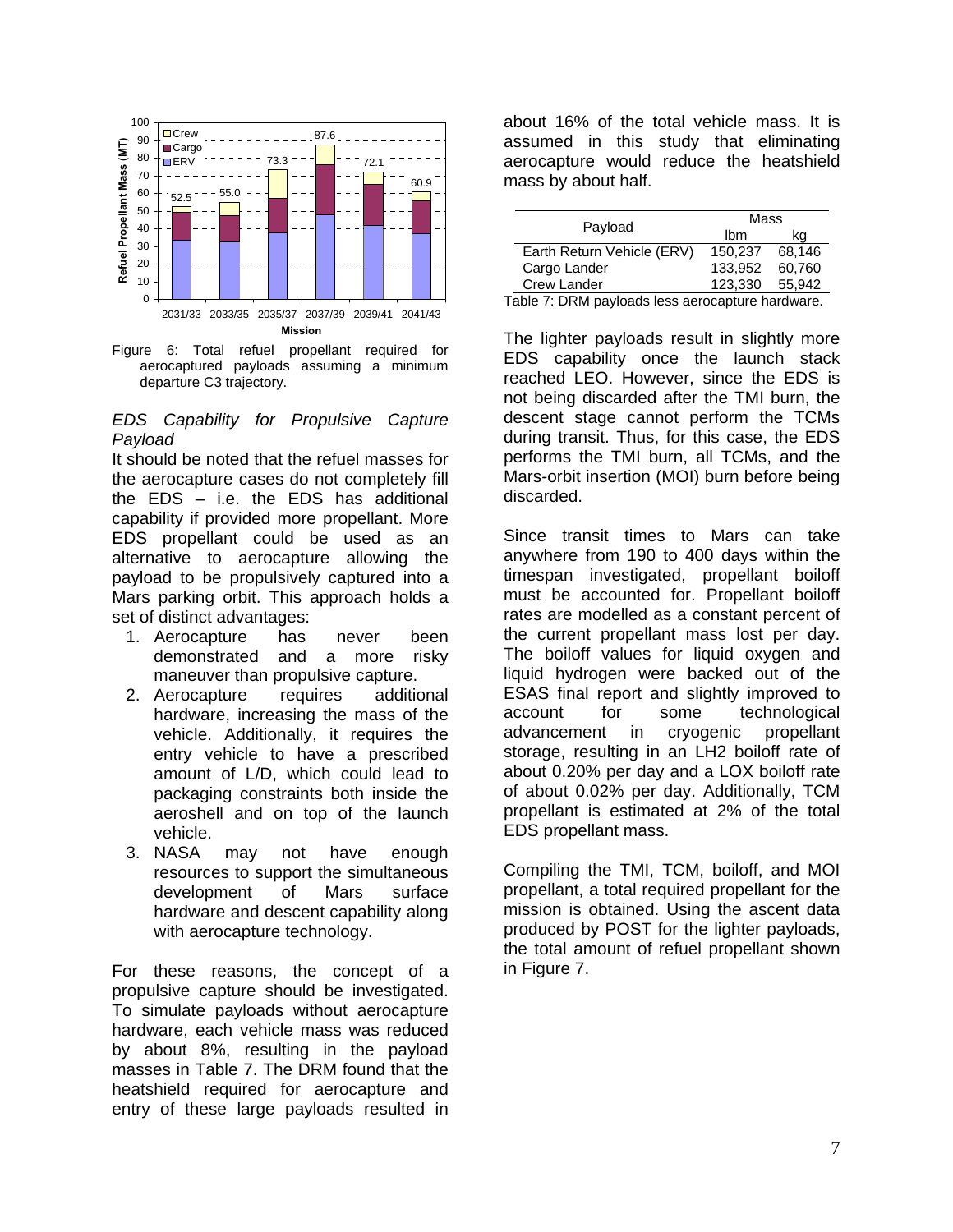

Figure 7: Required propellant resupply mass given propulsive payload capture. The Crew payload is offset from its corresponding ERV and Cargo payload by one opportunity.

Figure 7 is distinctively different from Figure 5 as the amount of refuel propellant is now strongly dependent on the Mars arrival C3 – higher arrival C3 not only means more MOI propellant, but it also means more propellant boiled off during transit. The minimum amount of refuel propellant, providing the smallest propellant depot, generally coincides with minimum total C3 trajectory. The refuel requirements for this trajectory are shown in Figure 8. These values also do not include propellant boiloff while loitering in the depot.



Figure 8: Total refuel propellant required for propulsively caputred payloads assuming a minimum total C3 trajectory.

For the propulsive option, the first mission opportunity in the 2031/33 timeframe is now the worst option, which is exactly opposite of the aerocapture results in Figure 6. However, even the most attractive

propulsive mission requires over 193 MT of refuel propellant.

Based purely on these results, aerocapture requires a smaller depot and less total mass in LEO. Initial mass in low-Earth orbit (IMLEO) is generally a good indication as to how much a given architecture will cost. This rationale favors aerocapture above propulsive capture.

#### *Propellant Depot Sizing*

Since the amount of refuel propellant can vary quite widely depending on the opportunity and the associated payload mass, the worst-case propellant resupply from each scenario is used to size an appropriate depot. Each depot is sized using the scalable depot sizer developed by Street[9] assuming aluminium storage tanks with insulation but no cryocoolers (i.e. propellant will boiloff while the depot is in orbit). The propellant boiloff rates were not modified in the scalable depot sizer as these rates apply to LEO whereas the EDS boiloff rate applies to deep space.

Since the ERV and Cargo mission both leave Earth on the same opportunity, both must be launched and refuelled within a small window of time. This means that the depot must be sized to provide enough propellant for both departures. A 90-day window between the last commercial depot resupply and EDS refuel is assumed in sizing the depot.

For the aerocapture mission, the maximum amount of refuel propellant is 76.5 MT, which occurs during the 2037 departure of the ERV and Cargo payloads. In order to have that much propellant in the proper oxidizer-to-fuel (O/F) ratio after the assumed 90-day wait period, the orbiting propellant depot would be required to store 94.5 MT of propellant. Table 8 provides the pertinent details about the propellant depot. The depot's outer diameter was chosen such that the depot would be able to fit inside the Ares V payload fairing. However,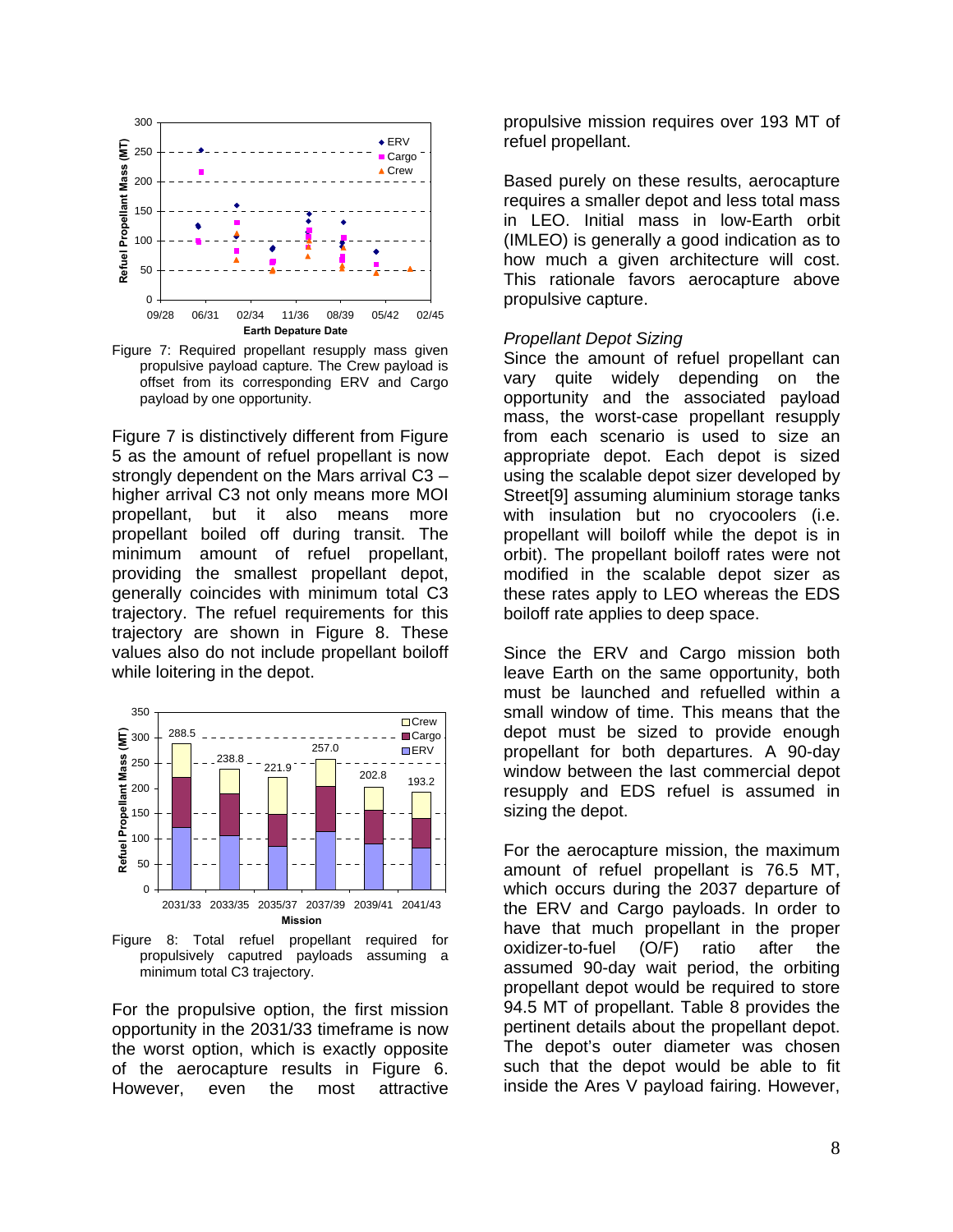|                                         |  |  | the fairing would have to be lengthened |
|-----------------------------------------|--|--|-----------------------------------------|
| slightly in order to contain the depot. |  |  |                                         |

| in order to contain the depot. |                  |
|--------------------------------|------------------|
| Depot Diameter                 | 7.8 <sub>m</sub> |
| Depot Length                   | 17.59 m          |
| Dry Mass                       | 13.6 MT          |
| LH2 Storage Capacity           | 11.9 MT          |
| <b>LOX Storage Capacity</b>    | 66.3 MT          |
| O/F Ratio @ Capacity           | 5.6              |
| <b>Total Wet Mass</b>          | 94.0 MT          |

Table 8: Propellant depot metrics for the aerocapture architecture.

For the propulsive capture mission, the maximum amount of refuel propellant is 221 MT, which occurs during the 2031 departure of the ERV and Cargo payloads. Table 9 outlines the depot required to support this mission. This depot is also sized to fit within the Ares V payload shroud. However, due to its length, the depot would have to be launched using two Ares Vs and assembled on orbit.

| Depot Diameter              | 7.8 <sub>m</sub> |
|-----------------------------|------------------|
| Depot Length                | 36.22 m          |
| Dry Mass                    | 28.9 MT          |
| LH2 Storage Capacity        | 32.5 MT          |
| <b>LOX Storage Capacity</b> | 190.2 MT         |
| O/F Ratio @ Capacity        | 5.8              |
| <b>Total Wet Mass</b>       | 265.5 MT         |

Table 9: Propellant depot metrics for the propulsive capture architecture.

As stated previously, a propellant depot would likely use commercial launch services to replenish its stores when necessary. For extremely large amounts of propellant, the Ares V could be used to boost a larger resupply module. A Propellant Resupply Module (PRM) could be quite similar to the Russian Progress M spacecraft or the Italian Multi-Purpose Logistic Module (MPLM), both of which are used to ferry supplies to the International Space Station (ISS). Assuming a conservative structural mass fraction similar to the MPLM  $(m_{\text{loaded}}/m_{\text{empty}} = 0.31)$ , a rough mass estimate for a PRM can be obtained.



Figure 9: Multi-Purpose Logistics Module (MPLM) is analogous to a Propellant Resupply Module (PRM) for depot resupply.

Using this sizing strategy, Table 10 details the propellant resupply capability of each of the Delta IV launch vehicles as well as their assumed launch costs.

| Delta IV Variant   | Capacity to<br>LEO[10] | Refuel<br>Capability | Launch<br>Cost[11]<br><b>FY06</b> |
|--------------------|------------------------|----------------------|-----------------------------------|
| Medium             | 9.1 MT                 | 6.3 MT               | \$140M                            |
| Medium $+$ (4,2)   | 12.3 MT                | 8.5 MT               | \$155M                            |
| Medium $+$ (5,2)   | 10.6 MT                | 7.3 MT               | \$155M                            |
| Medium $+$ $(5,4)$ | 13.9 MT                | 9.6 MT               | \$171M                            |
| Heavy              | 21.9 MT                | 15.1 MT              | \$264M                            |
| Ares V             | 140.6 MT               | 97.0 MT              | \$563M                            |

Table 10: Delta IV propellant resupply capability and assumed cost.

The cost of each PRM can be roughly obtained based purely on the estimated dry mass by using the Spacecraft/Vehicle Level Cost Model (SVLCM)[12] developed by the NASA JSC Cost Estimation group. The design, development, testing, and engineering (DDT&E) and theoretical first unit (TFU) can be obtained using an unmanned Earth orbital spacecraft analogy in the cost model. These costs are detailed in Table 11.

| Module             | Dry     | DDT&E       | <b>TFU</b>  |
|--------------------|---------|-------------|-------------|
| Size               | Mass    | <b>FY06</b> | <b>FY06</b> |
| Medium             | 2.8 MT  | \$304.9M    | \$84.3M     |
| Medium $+$ (4,2)   | 3.8 MT  | \$359.7M    | \$102.9M    |
| Medium $+$ $(5,2)$ | 3.3 MT  | \$331.7M    | \$93.3M     |
| Medium $+$ $(5,4)$ | 4.3 MT  | \$384.2M    | \$111.4M    |
| Heavy              | 6.8 MT  | \$493.9M    | \$150.7M    |
| Ares V             | 43.6 MT | \$1.374M    | \$516.2M    |

Table 11: Development and unit cost estimates for the PRM associated with each launch vehicle.

Realistically, only one, potentially two, sizes of PRM would be fabricated and used to supply the depot. Since both options require a significant amount of propellant, the Delta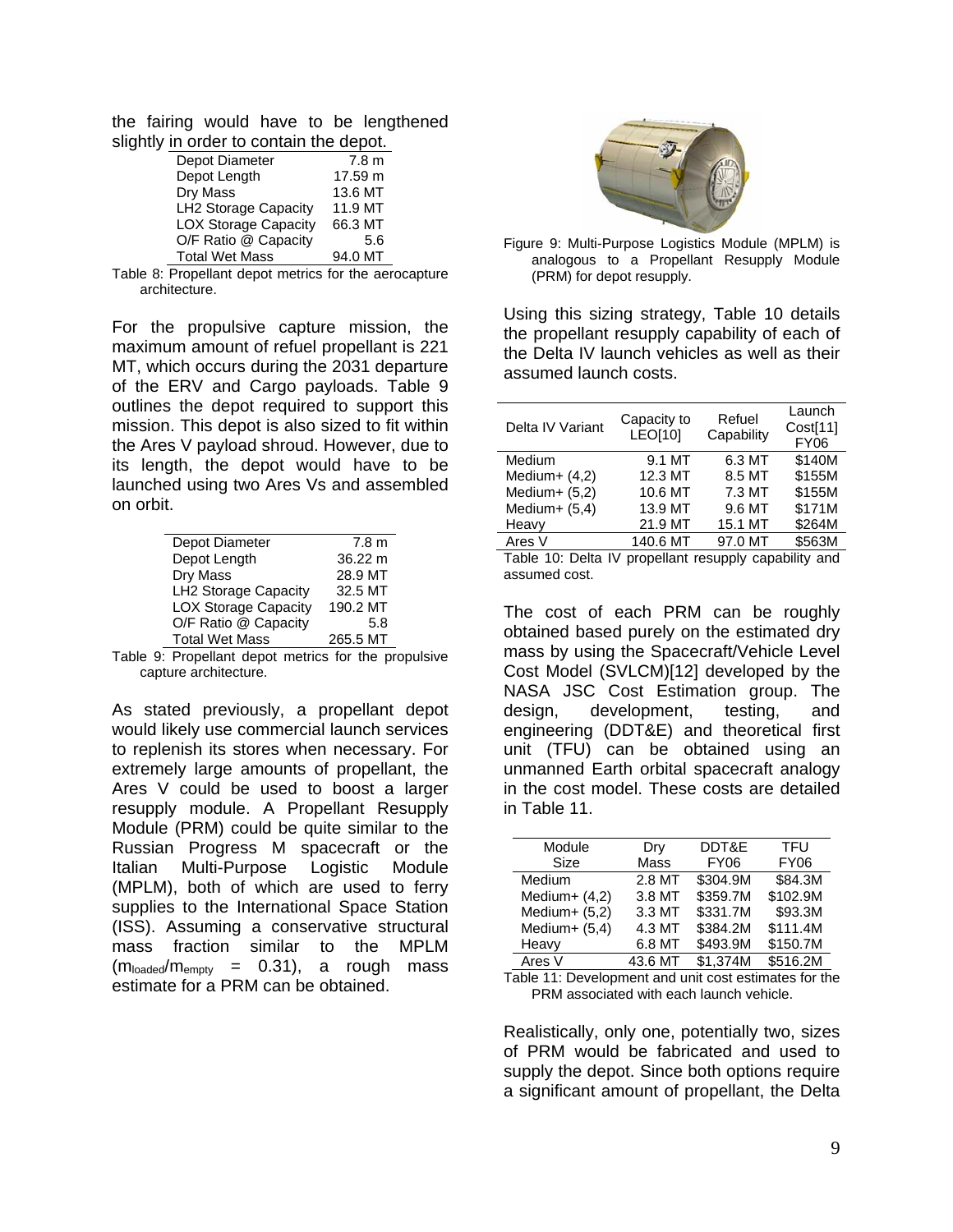IV Heavy PRM and the Ares V PRM are traded in the following section.

# *Fixed Cost of Depot Architectures*

Each of the propellant depot configurations were costed using NAFCOM 2004 and inflated to 2006 costs. Analogous systems used to generate the cost data included the Skylab Orbital Workshop, STS External Tank, Centaur-D upper stage, and Saturn IV-B upper stage. This resulted in the costs listed in Table 12. All costs are \$M FY2006 USD. Launch costs assume one Ares V for the aerocapture depot and two Ares Vs for the propulsive depot. The launch cost for the Ares V was estimated at about 25% more than the average Shuttle launch cost (\$450M). This cost increase from Shuttle is derived from the fact that the Ares V will be a much larger vehicle, requiring more processing and manpower to prepare and launch.

|        | Aerocapture | Propulsive | <b>Difference</b> |
|--------|-------------|------------|-------------------|
| DDT&E  | \$1,418.8   | \$3,530.4  | \$2,111.6         |
| TFU    | \$110.3     | \$240.5    | \$130.2           |
| Launch | \$563       | \$1,126    | \$563             |
| Total  | \$2.029     | \$4.897    | \$2.868           |

Table 12: Development and unit costs for propellant depot options.

DDT&E includes the cost associate to mature the technologies associated with depot operations; Chato[13] describes some of these technologies in his paper.

The cost to develop, test, and reliably implement aerocapture technology for crewed vehicles also needs to be captured in order to accurately compare the two options. This sort of technology program would likely involve high-fidelity computer simulations, high-altitude testing, and potentially subscale and full-scale testing at Mars. Extensive testing and verification to "man-rate" an aerocapture vehicle would undoubtedly be an expensive venture. As a point of comparison, total costs to develop the X-38 crew return vehicle were estimated around \$2.17B FY05[14]. According to the depot cost analysis above, there would be about a \$2.87B difference between the

hardware costs of the larger, propulsive capture depot and the smaller, aerocapture depot. Once again the SVLCM is used obtain a cost estimate for a man-rated aerocapture vehicle. Using manned spacecraft as the analogy and the DRMcited dry mass of the aeroshell at 9.9 MT, a DDT&E cost of about \$3B and a unit cost of \$282M are obtained. The depot cost difference is virtually equivalent to the cost of developing and testing a new man-rated aerocapture vehicle.

Table 13 summarizes the total fixed costs for both depot options. The PRM cost is the DDT&E cost associated with a Delta IV Heavy-sized PRM; the aerocapture cost represents its associated DDT&E cost. All costs are in \$M FY2006 USD.

|             | Aerocapture | Propulsive | <b>Difference</b> |
|-------------|-------------|------------|-------------------|
| Depot       | \$2.092     | \$4.897    | \$2,868           |
| <b>PRM</b>  | \$494       | \$494      | \$0               |
| Aerocapture | \$3.195     | N/A        | \$3,195           |
| Total       | \$5.781     | \$5.391    | \$327             |
| .           |             | .          | .                 |

Table 13: Total fixed costs for both depot architecture options.

### *Recurring Cost of Depot Architectures*

Since the two depot architectures are about equivalent in up-front development cost, the recurring cost of each architecture will be the deciding factor. In order to assess each mission on equal grounds, it is assumed that the depot must be resupplied with the required departure propellant prior to an Earth departure. Additionally, the supplied propellant must be sufficient to satisfy the refuelling requirements of the departure after a 90-day loiter time.

Figure 10a and b compare the recurring for the aerocapture and propulsive capture options. These both assume that a Delta IV Heavy is used exclusively to deliver all depot resupply propellant. The three recurring Ares V launches are not shown as they are the same for both options. As a large number of PRMs need to be built, an 85% learning curve is applied to the PRM unit cost.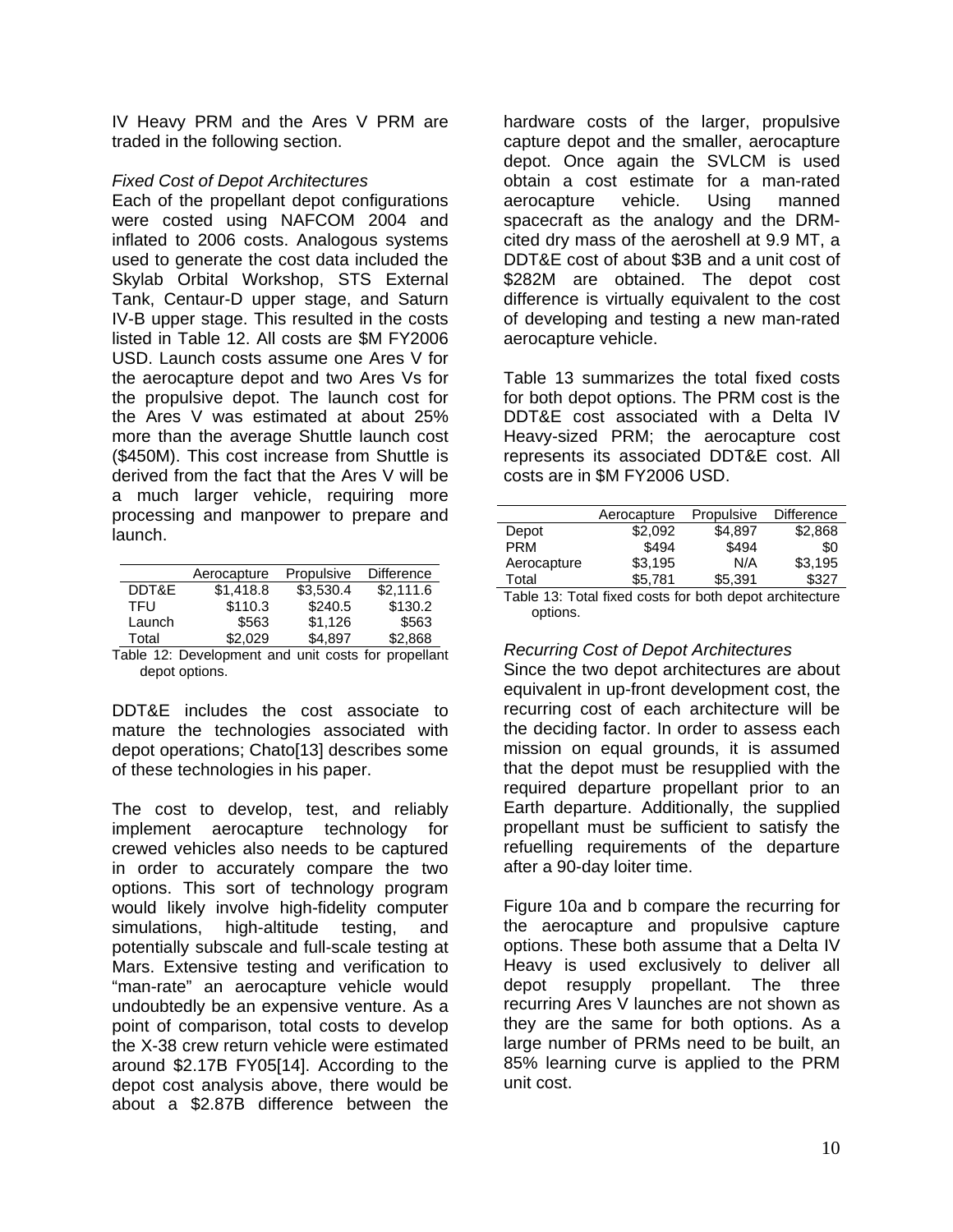



(b) Propulsive Capture

Figure 10: Recurring cost (less Ares V) of both depot options assuming Delta IV Heavy depot resupply.

From the above graphs, it is apparent that the propulsive capture option has considerably higher resupply costs: between \$2.4B and \$4.5B more than the aerocapture option depending on the opportunity. With fixed costs between the two depot options approximately equal and the recurring costs decidedly in favor of aerocapture, it appears that it is worth the investment to pursue aerocapture.

#### *Boiloff Sensitivity*

There is currently no standardized method to model cryogenic propellant boiloff while a vehicle is in space. Additionally, the choice of the propellant boiloff rates in this study may seem somewhat arbitrary despite their traceability from the ESAS Final Report. In an effort to assess the effect that boiloff has on the propulsive capture option, a sensitivity analysis was conducted assuming a departure on the 2031

opportunity for minimum total C3. The Mars Cargo Lander payload (less aerocapture) was used as the reference payload. Since this is a large payload with a relatively large arrival C3, the effect of boiloff will be readily apparent from the change in refuel mass. The baseline amount of propellant resupply is 97.8 MT.

A general range of LH2 and LOX boiloff rates can be obtained by examining other documents which cite propellant boiloff. These documents and their assumed boiloff rates are presented in Table 14.

| Reference       | LH <sub>2</sub> Rate | LOX Rate       |
|-----------------|----------------------|----------------|
| <b>Baseline</b> | 0.200 %/day          | 0.020 %/day    |
| Ref. [3]*       | $-0.363$ %/day       | N/A            |
| Ref. [15]*      | $-0.260$ %/day       | $-0.047$ %/day |
| Ref. [16]*      | $-0.150$ %/day       | $-0.020$ %/day |
| Ref. [17]       | 0.127 %/day          | 0.016 %/day    |

\*Calculated based on surface area of EDS LOX and LH2 tanks

Given the data above, the LH2 boiloff rate is widely varied from 0% per day (zero-boiloff case) to 1.0% per day. Similarly, the LOX boiloff rate is widely varied from 0% per day to 0.1% per day. The results of the sensitivity are shown in Figure 11, with the "Most Likely Region" being bounded by the extreme values in the Table 14.





Table 14: Representative boiloff rates from various sources.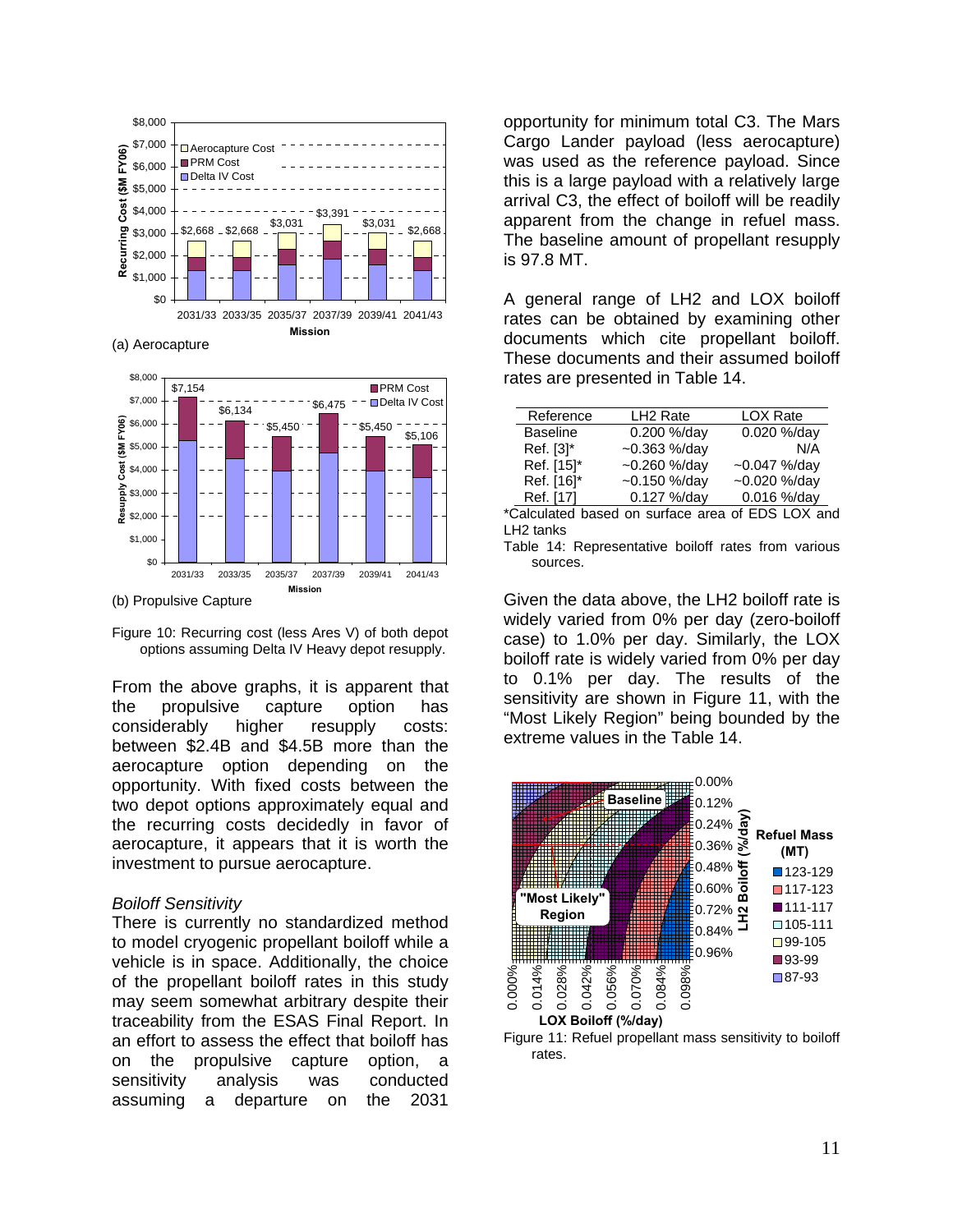According to Figure 11, the amount of refuel mass can vary by up to 42 MT for this wide range of propellant boiloff rates. However, within the Most Likely Region, the refuel mass varies by 17 MT. The advantage of implementing a low-boiloff system over a long storage time (approximately 300 days in this case) becomes readily apparent from the sort of sensitivity.

To bring this sensitivity analysis back into the architecture study at hand – would a zero-boiloff system make the propulsive capture option desirable over the aerocapture option? This question is easily answered as "No." Given the same departure conditions, the aerocapture option would still result in a 67 MT propellant mass savings over the propulsive option. This suggests that the least expensive Mars transportation architecture is not dependent on boiloff rate but rather on the mode of arrival.

### *Comparison with NTR*

In this study, the idea of using a nuclear thermal departure stage was discarded from the start. This elimination does need some justification before it can be readily accepted. To frame this trade, the EDS-Propellant Depot combo with an aerocaptured payload will be compared against a dedicated nuclear thermal TMI stage with a similar aerocapture system, shown in Figure 12.



Figure 12: DRM nuclear thermal rocket stage and aerocapture payload.

The DRM v3.0 is leveraged to obtain the nuclear thermal rocket (NTR) departure stage. Earlier analysis has shown that the

amount of propellant needed for departure is dependent on the opportunity, so the required propellant to accomplish each mission is once again calculated to ensure that the DRM NTR stage can be used without major design changes. The DRM sizes the NTR for the fast-transfer opportunity in 2009, resulting in a maximum propellant capacity of 54 MT of LH2. Applying losses for ullage, start-up losses, residuals, and 90 days of boiloff, each NTR would have just over 47 MT of usable propellant.

Analysis for an aerocaptured payload demonstrates propellant requirements ranging from 42 MT to 49 MT using an NTR departure stage. The assumed NTR is unable to push the ERV on three of the opportunities investigated. The NTR could possibly achieve these three burns if the boiloff time was reduced to only 41 days. Alternatively, the NTR stage could be lengthened such that its maximum propellant capacity was around 56 MT. As seen in the boiloff sensitivity, the propellant mass variability due to boiloff is quite large. This kind of propellant mass uncertainty precludes a detailed sizing of the NTR – so the nuclear stage remains as sized in the DRM, which is detailed Table 15. The shadow shield mentioned in the table is used to absorb and deflect radiation from the nuclear reactor on the crewed flight only. The concept of operations involving the NTR also remains the same – i.e. each NTR stage is expended after the TMI burn is executed.

| Propellant                | LH <sub>2</sub>  |
|---------------------------|------------------|
| <b>Thrust</b>             | 45,000 lbf       |
| Isp                       | 960 s            |
| Dry Mass                  | 23,400 kg        |
| <b>Max Propellant</b>     | 53,729 kg        |
| <b>Shadow Shield Mass</b> | 3,200 kg         |
| Stage Length              | 28 m             |
| Stage Diameter            | 8.4 <sub>m</sub> |

Table 15: DRM v3.0 baseline NTR departure stage.

Unfortunately, do to the radiation emitted by the nuclear reactor, the system cannot be started until it reaches orbit, meaning the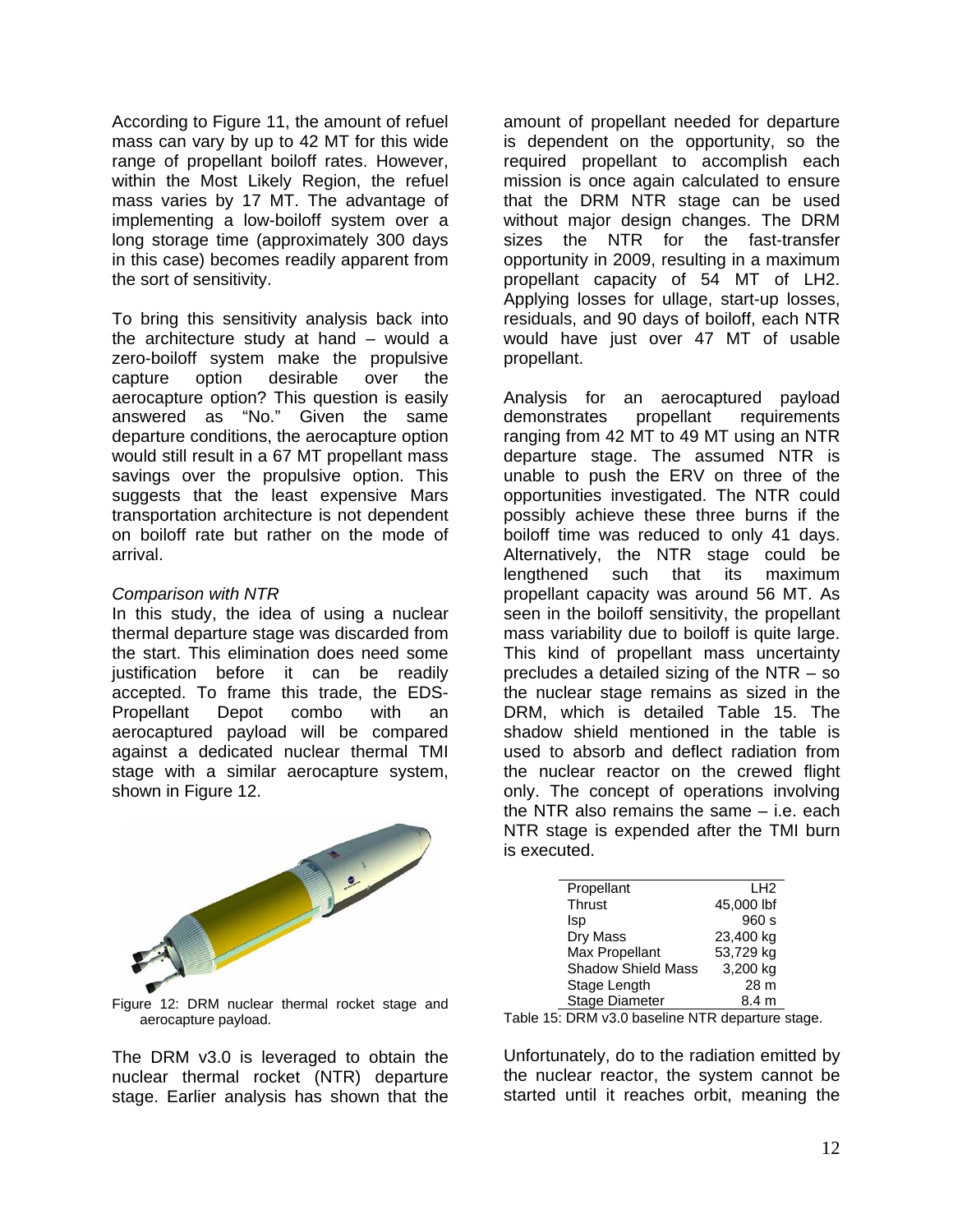NTR stage cannot function as an upper stage similar to the EDS. Additionally, the VAB cannot support an Ares V which stacks the Mars payload and the NTR stage on top of an upper stage used to achieve the correct Earth parking orbit. This immediately forces the departure stage to be launched separately from the payload, creating an additional three launches per mission. An ascent trajectory was analyzed for an Ares V launch of just the TMI stage. The Ares V demonstrated enough capability to achieve the reference 30 x 160 nmi orbit using only the solid rocket boosters and the Ares V core. Additionally, each of the individual Mars payloads can also achieve the reference orbit without the use of an additional upper stage.

The particularly prohibitive aspect about space nuclear systems is their high development costs. Most recently, this was demonstrated with the Prometheus Project, whose projected budget was \$430M FY05**Error! Reference source not found.** prior to cancellation. The Nuclear Engine for Rocket Vehicle Applications (NERVA) program was a program executed from 1961 to 1973 to build nuclear powered rockets and missiles. Before it was cancelled, the program consumed \$3.9B FY96[19], which translates into over \$4.73B FY05. Since the cost of developing and implementing a man-rated nuclear thermal rocket cannot be estimated with any reasonable accuracy, an attempt is made to determine *how much it would have to cost in order to be competitive* with the EDS-Depot architecture. Table 16 and 18 outlines the fixed and recurring costs for each system.

| Depot DDT&E                   | \$1,419 |
|-------------------------------|---------|
| Depot Unit                    | \$110   |
| Depot Launch                  | \$563   |
| PRM DDT&E                     | \$494   |
| Aerocapture DDT&E             | \$3,195 |
| <b>Total Fixed Cost</b>       | \$5,781 |
| Aerocapture Unit (3x)         | \$739   |
| PRM Hardware (max)            | \$802   |
| Delta IV Heavy Launches (max) | \$1,850 |
| Ares V Launches (3x)          | \$1,688 |
| <b>Total Recurring Cost</b>   | \$5.079 |

|          | Overall Cost (through 1 <sup>st</sup> mission) \$10,860 |  |  |
|----------|---------------------------------------------------------|--|--|
|          | Table 16: Depot architecture cost through first         |  |  |
| mission. |                                                         |  |  |

| NTR DDT&E                                      | N/A            |
|------------------------------------------------|----------------|
| <b>Total Fixed Cost</b>                        | N/A            |
| NTR Unit (3x)                                  | N/A            |
| Ares V Launches (6x)                           | \$3,375        |
| <b>Total Recurring Cost</b>                    | $2$ \$3,375    |
| Overall Cost (through 1 <sup>st</sup> mission) | $\geq$ \$3,375 |

Table 17: NTR architecture cost through first mission.

Although the data in the table above is incomplete, it is possible to derive some conclusions about an NTR system versus the EDS-Depot architecture.

First, considering recurring costs, the NTR system is at a disadvantage as it requires six Ares V launches per mission. This alone compensates for nearly 3/5 of the depot recurring cost. The remaining unknown is the NTR departure stage unit cost. Intuition says that three nuclear reactors and their associated vehicles will cost more than \$1.7B to fabricate. Looking at the fixed cost, an NTR system would have to be developed, flight tested, and certified for under \$6B. Considering that NERVA consumed \$4.7B pursing the NTR engine only, it might be difficult to achieve a human-rated nuclear vehicle for under \$6B. However, regardless of the fixed costs associated with the development of either architecture, the NTR system will be more expensive in the long run if each stage is discarded as the DRM suggests.

Next, considering the near-simultaneous departures of the ERV and Cargo payloads each mission, the NTR architecture represents a more complicated concept of operations (conops) than the depot alternative. Four Ares V launches and two automated EORs must be performed within a short amount of time (to prevent excessive boiloff of the TMI propellant) as well as two remote nuclear reactor startups. The propellant depot conops involves only two Ares V launches and two automated EORs (to refuel at the depot).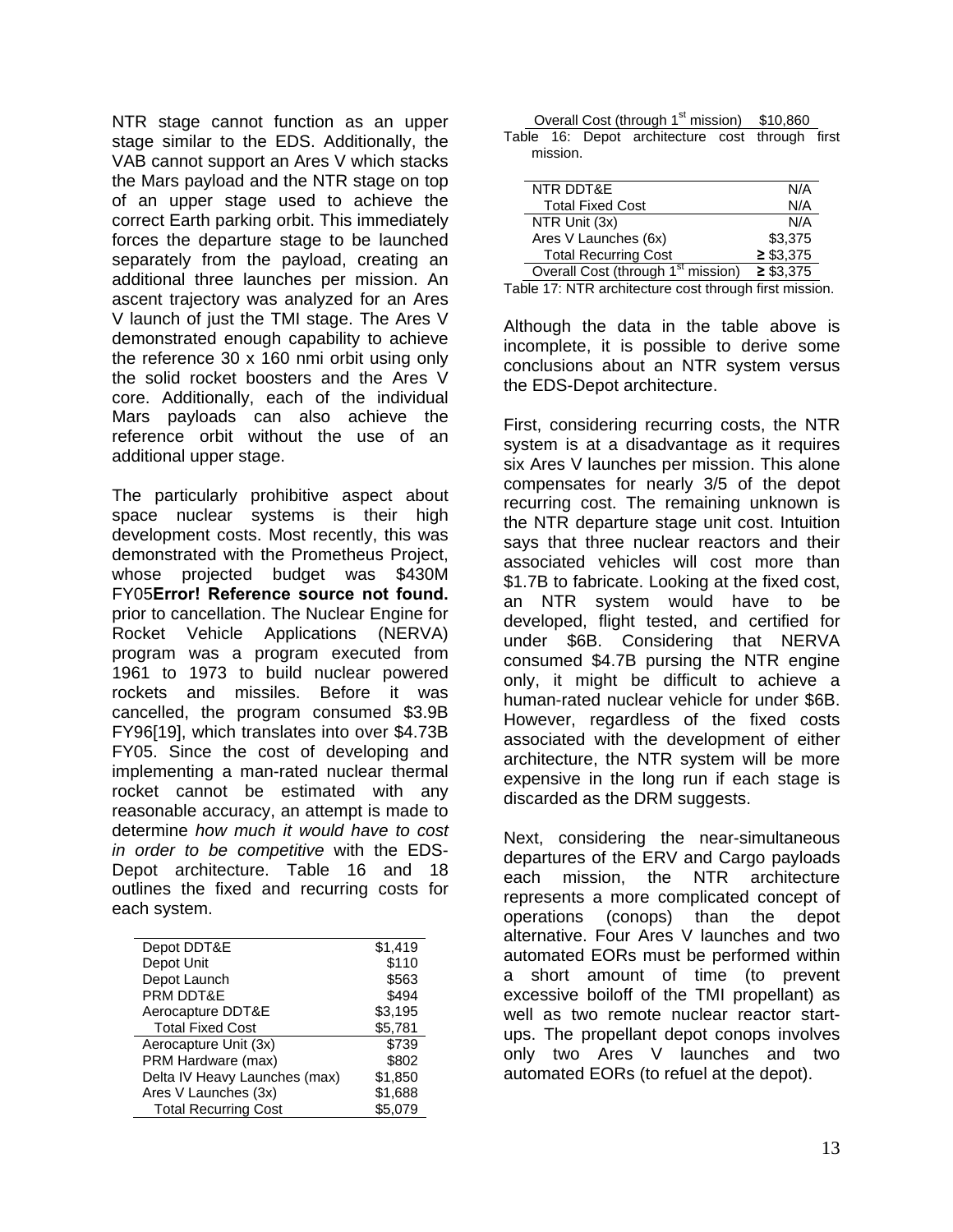Additionally, there will be a host of environmental concerns regarding launching three nuclear reactors (four including the Mars surface power system) for each mission to Mars. These concerns could likely delay the verification process and drive up cost and development time. Both the propellant depot and an aerocapture vehicle are not subject to this kind of scrutiny, eliminating some possible bureaucratic hang-ups during development and implementation.

Overall, it appears that the EDS-Depot option is superior to the development of a nuclear rocket. Despite the cost ambiguity of developing such technologies as NTR, intuition and operational considerations both indicate that an NTR stage in the architecture would be disadvantageous when compared to a depot architecture.

#### *Launch and IMLEO Comparison*

Cost, thus far, has been the primary driver in deciding which architecture is superior to the other. However, cost estimation at this level can have a lot of variability. It may be more beneficial to look at the three investigated architectures purely from a launch and IMLEO standpoint. The total number of launches for the three architectures is shown in Figure 13 assuming the Delta IV Heavy as the exclusive depot resupply vehicle.



Figure 13: Total number of launches per mission for each architecture.

The total IMLEO is shown below in Figure 14. For the depot options, this IMLEO includes:

- three Mars payloads
- **formular** three EDS stages with propellant remaining from ascent
- all necessary propellant required to resupply the depot (including boiloff) for the mission
- all PRM hardware mass associated with all resupply missions
- the propellant depot dry mass

For the NTR option, the IMLEO includes the three Mars payloads and three of the nuclear TMI stages.





The NTR system consistently has the least number of launches and IMLEO as compared to both depot options. However, the uncertainty associated with its development cost and the large cost incurred when each nuclear stage is discarded prevent a nuclear solution from being viable in this study.

#### **CONCLUSION**

In order to make human excursions to Mars more feasible, the use of existing hardware would be desirable. Assuming that the NASA-proposed Ares V launch vehicle is operational during the lunar campaign, it can be used to send significant payloads to Mars given a pre-deployed propellant depot. Three different levels of technology development were also considered propulsive Mars capture (low technology development), aerocapture at Mars (moderate to extensive), and nuclear